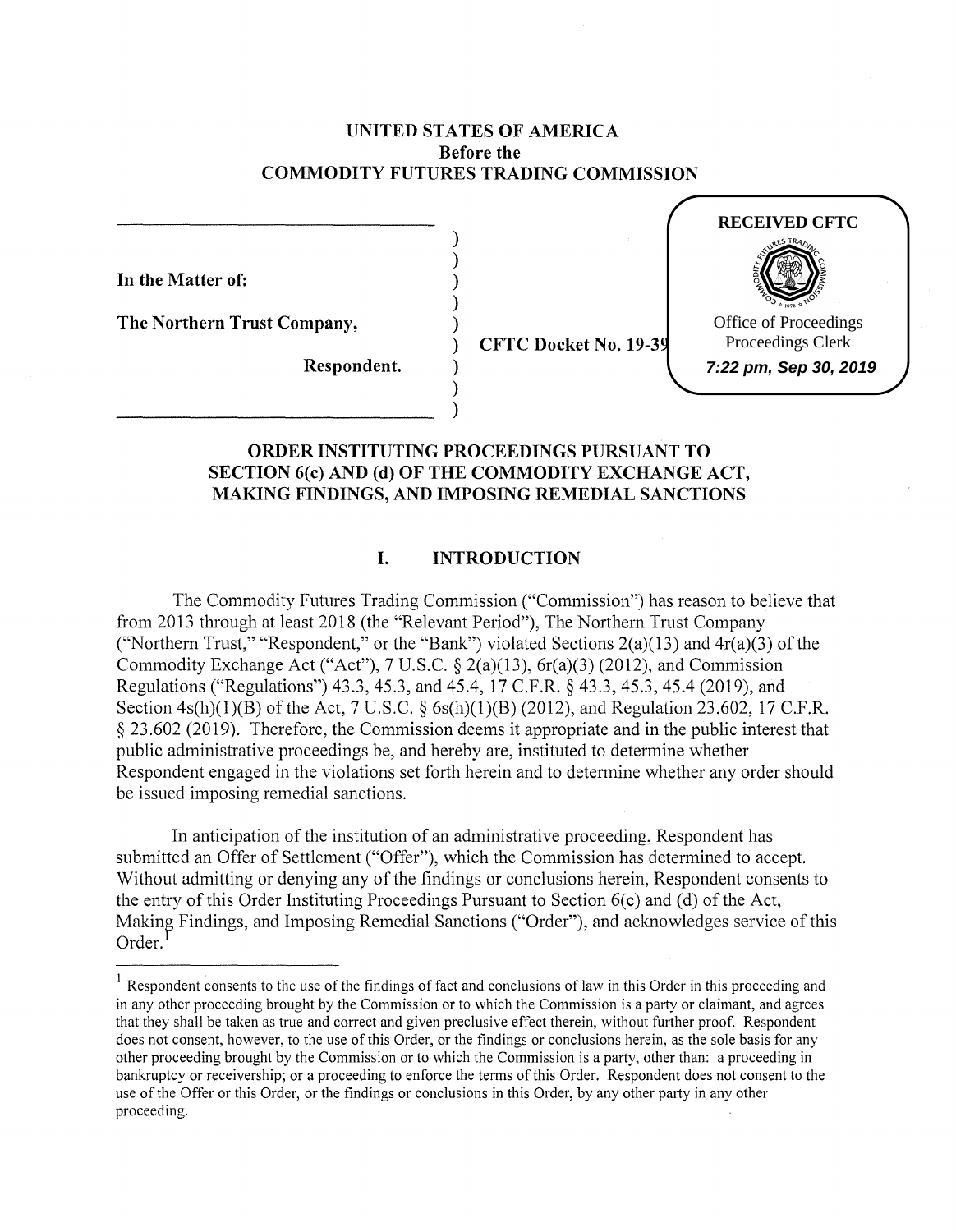### **II. FINDINGS**

The Commission finds the following:

#### **A. SUMMARY**

Reporting is at the heart of the Commission's market and financial surveillance programs, which are critical to the Commission's mission to protect market participants and promote market integrity. Accurate swap data is thus essential to effective fulfillment of the regulatory functions of the Commission, including meaningful surveillance and enforcement programs.

During the Relevant Period, Northern Trust failed to report hundreds of thousands of swaps to a swap data repository ("SDR") consistent with the requirements of the Act and Regulations. These swap reporting failures were a direct result of the failure of Northern Trust to adequately supervise its swap dealer, including failing to hire qualified subject matter experts to ensure swap dealer compliance.

In accepting Respondent's Offer of Settlement, the Commission recognizes Northern Trust's substantial cooperation during the Division of Enforcement's ("Division") investigation of this matter. The Commission notes that Northern Trust's cooperation and remediation are recognized in the form of a substantially reduced civil monetary penalty.

#### **B. RESPONDENT**

Northern Trust is an Illinois banking corporation, provisionally registered as a swap dealer ("SD") with the Commission on April 30, 2013.

## **C. FACTS**

#### **1. Northern Trust's Failure To Report Swap Transactions to an SDR.**

Northern Trust, as an SD, was a reporting counterparty required to report certain data about its swaps transactions to an SDR. *See* Sections 2(a)(13)(G) and 4r(a)(3) of the Act, 7 U.S.C. § 2(a)(13)(G), 6r(a)(3) (2012); Regulations 43.3, 45.3, and 45.4 17 C.F.R. §§ 43.3, 45.3, 45.4 (2019).

During the Relevant Period, Northern Trust did not implement sufficient processes and controls to ensure that all of its SDR reporting was accurate and complete.

As a result of these control failures, Northern Trust on hundreds of thousands of occasions failed to report certain swap transactions to an SDR consistent with the requirements of Section  $2(a)(13)(G)$  and  $4r(a)(3)$  of the Act and Regulations 43.3, 45.3, and 45.4.

From 2013 through at least 2018, Northern Trust routinely failed to report interest rate derivatives trades as required by the Act and Regulations. The reporting failures included failing to provide real-time reports, failing to report required life-cycle events (such as full or partial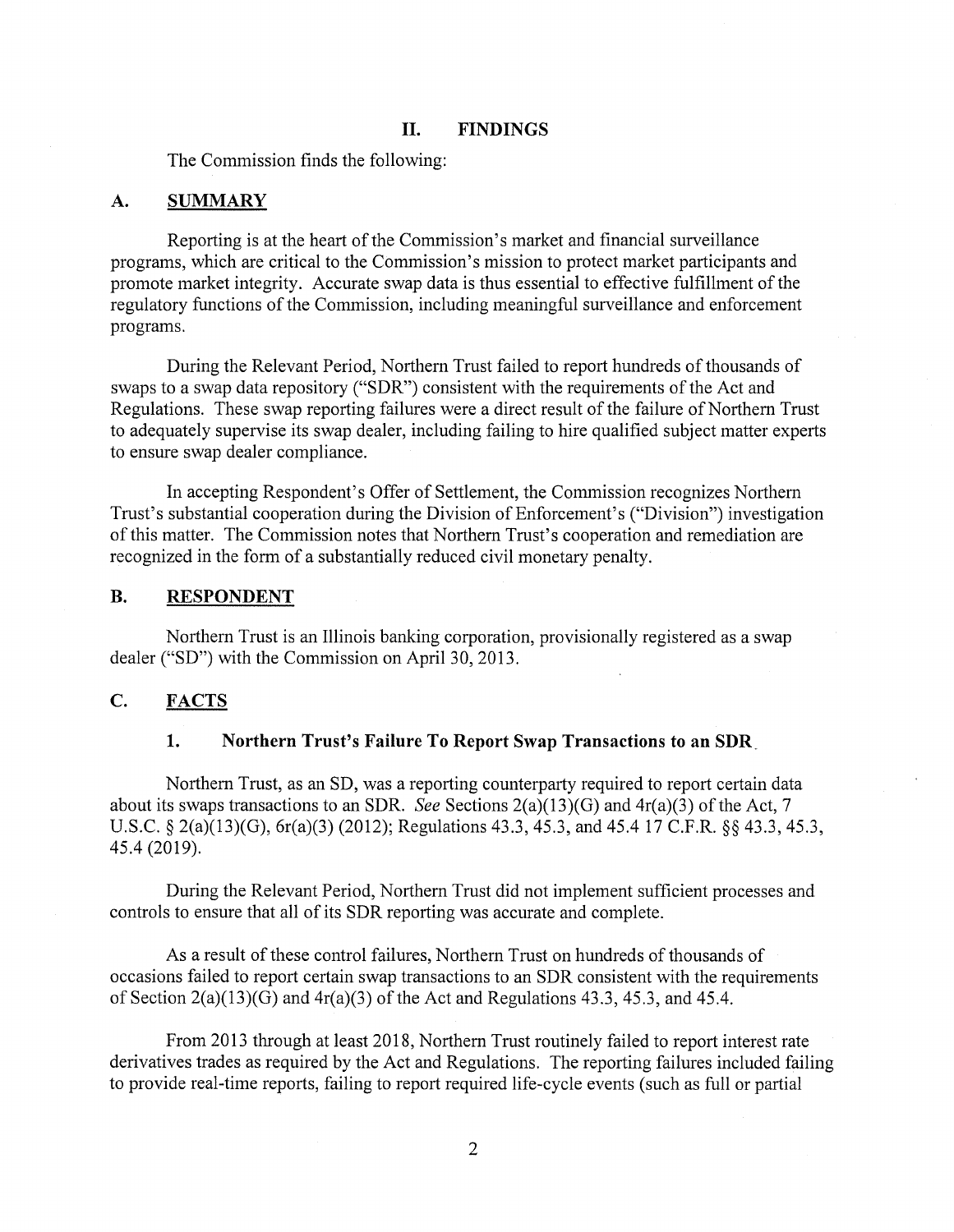trade termination), failing to report primary economic terms, and failing to provide accurate confirmation data.

From at least 2015 through at least 2018, Northern Trust reported incorrect execution times for hundreds of thousands of swaps. This occurred because Northern Trust lacked the technological ability to report execution times by trading venue and, instead of upgrading its technology, reported the time at which its systems recorded the trade, which often was later than the execution time.

From 2015 through at least 2017, Northern Trust failed to timely report thousands of foreign exchange ("FX") swap transactions.

From 2017 through at least 2018, Northern Trust reported the two legs of FX swap transactions as if they were separate transactions ( and did not report that these two legs constituted a single swap transaction).

From 2015 through at least 2018, for trades involving allocation, Northern Trust failed to report thousands of initial swap transactions (it reported the allocated swaps but not the initial transaction).

Northern Trust's swap reporting was also deficient in other ways during the Relevant Period.

Northern Trust's SDR reporting failures violated Section 2(a)(13)(G) and 4r(a)(3) of the Act and Regulations 43.3, 45.3, and 45.4.

## **2. Northern Trust's Inadequate Supervision of Its Swap Dealer**

During the Relevant Period, Northern Trust management routinely failed to supervise its SD's activities, in violation of Section  $4s(h)(1)(B)$  of the Act, 7 U.S.C. § 6s(h)(1)(B) (2012), and Regulation 23.602, 17 C.F.R. § 23.602 (2019).

Beginning with the inception of the SD in 2013, Northern Trust failed to adequately ensure the SD's compliance with the Act and Regulations. This failure was especially notable with respect to swap reporting, where the SD's failure to devote adequate attention and resources to reporting solutions resulted in a variety of different reporting problems. Contributing to the failure to supervise was that Northern Trust repeatedly hired compliance personnel for the SD who possessed some financial industry and regulatory experience, but lacked the specific technical expertise necessary to ensure SD compliance.

This failure to supervise the SD resulted in hundreds of thousands of violations of the Act and Regulations.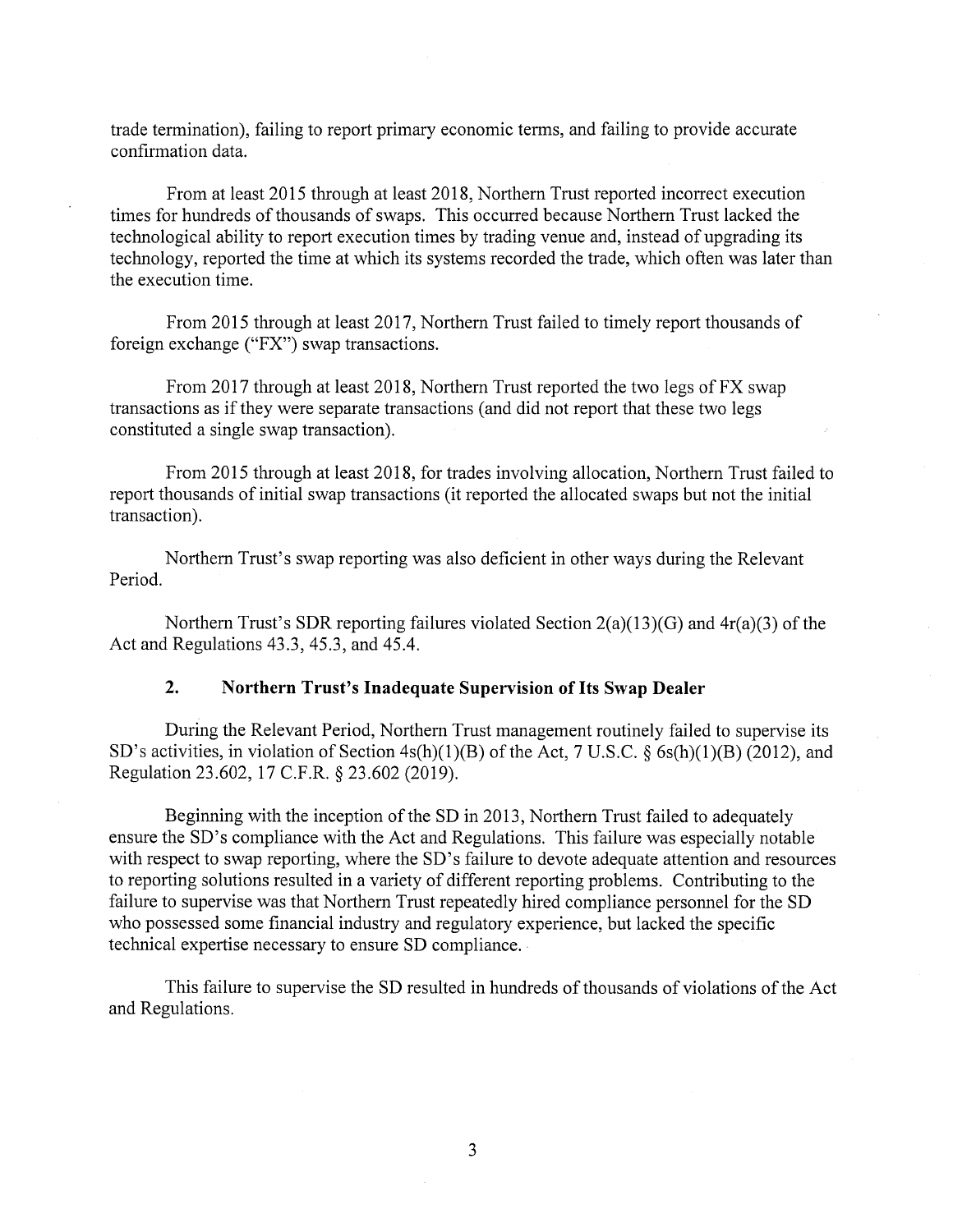# **3. Northern Trust's Cooperation with the Division of Enforcement's Investigation**

Throughout the Division's investigation, Northern Trust provided substantial cooperation. Among other things, Northern Trust conducted an internal investigation and provided specific and detailed information to the Division regarding the reporting deficiencies its internal investigation revealed. Northern Trust also retained outside consultants to review its swap dealer's processes and procedures. In addition, Northern Trust has hired new personnel to oversee compliance at its swap dealer and has taken substantial steps to improve its processes for swap reporting going forward.

## **III. LEGAL DISCUSSION**

# **A. Northern Trust's Failure To Report Swap Transactions to an SDR Violated Sections 2{a)(13){G) and 4r{a){3) of the Act and Regulations 43.3, 45.3, and 45.4**

Sections 2(a)(13)(G) and 4r(a)(3) of the Act, 7. U.S.C. § 2(a)(13)(G), 6r(a)(3) (2012), requires that swaps, both cleared and uncleared, be reported to a SDR, and establishes requirements for such reporting. These sections of the Act and the Commission's implementing regulations in Parts 43 and 45 of the Regulations, 17 C.F.R. pts. 43, 45 (2019), were designed to enhance transparency, promote standardization, and reduce systemic risk. The accuracy and completeness of swap reporting are critical to the Commission's mission to protect market participants and to ensure market integrity. *See, e.g., In re Ice Futures US.,* CFTC No. 15-17, 2015 WL 1276463 (Mar. 16, 2015) (consent order).

Among the requirements of the Act and Regulations related to swap reporting, Part 43 establishes requirements for the real-time reporting and public availability of swap transaction data. *See* Regulations 43.2 and 43.3, 17 C.F.R. §§ 43.2, 43.3 (2019). Regulation 43.3 requires that reporting parties must report a publicly-reportable swap transaction to a SDR as soon as technologically practicable after the swap transaction is executed.

Part 45 of the Regulations requires reporting parties to, among other things, report swap creation data to a SDR. Regulation 45.3, 17 C.F.R. § 45.3 (2019), sets forth the requirements for reporting creation data, including primary economic terms data and confirmation data. *See* 17 C.F.R. § 45.3(b), (c). Regulation 45.4 sets forth requirements for continuation data reporting, which includes reporting of required life-cycle events. *See* 17 C.F.R. § 45.4.

From 2013 through 2018, Northern Trust experienced recurring issues with SDR reporting and failed to properly report swap transactions to an SDR in violation of Sections  $2(a)(13)(G)$  and  $4r(a)(3)$  of the Act and Regulations 43.3, 45.3, and 45.4.

# **B. Northern Trust's Inadequate Supervision of Its Swap Dealer Violated Section 4s{h)(l){B) of the Act and Regulation 23.602**

Section  $4s(h)(1)(B)$  of the Act, 7 U.S.C. § 6s(h)(1)(B) (2012), requires "diligent supervision of the business of the registered swap dealer." Regulation 23.602, 17 C.F.R.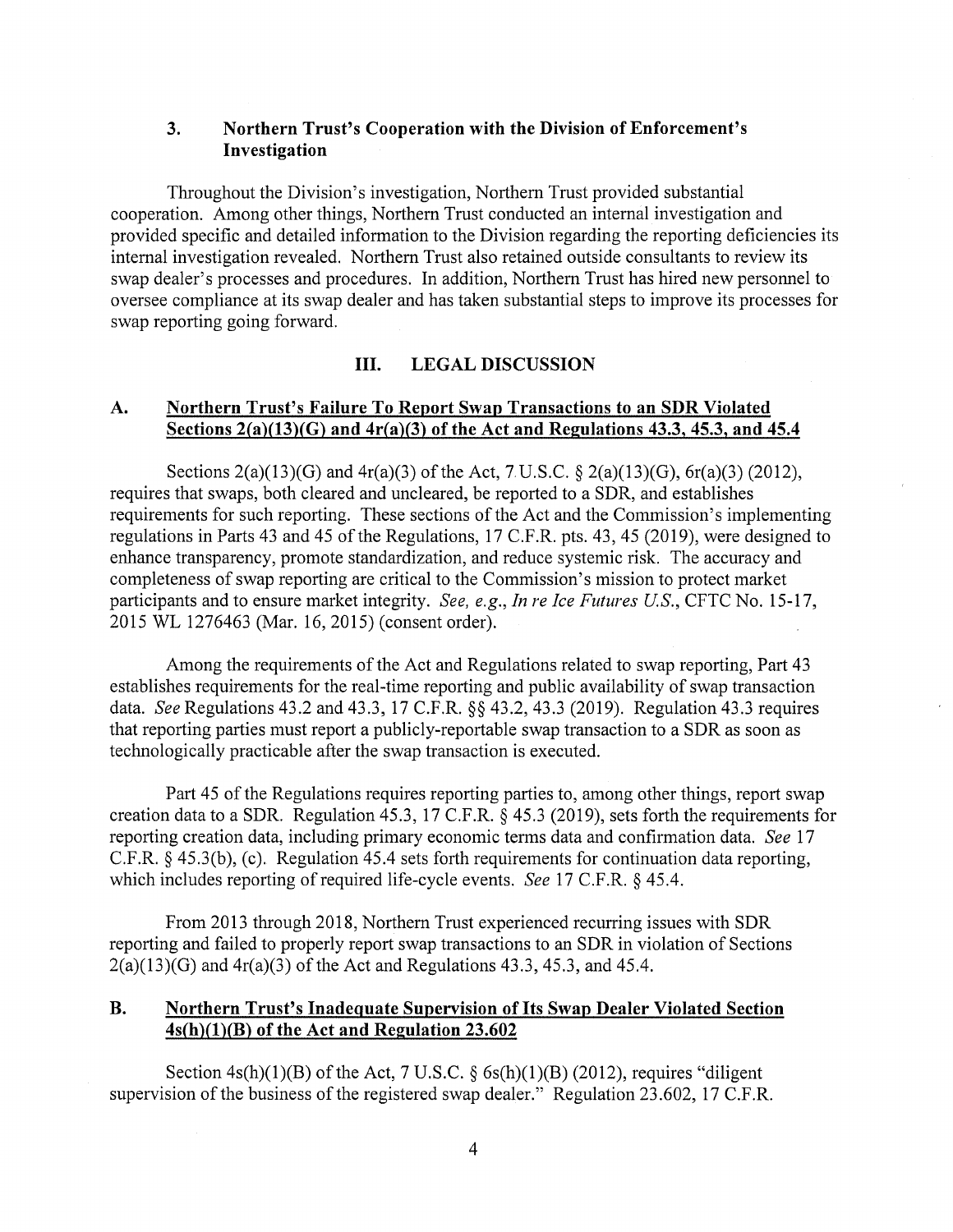§ 23 .602 (2019), requires that SDs and major swap participants "establish and maintain a system to supervise, and shall diligently supervise, all activities relating to its business performed by its partners, members, officers, employees, and agents ( or persons occupying a similar status or performing a similar function)."

The operative language of Regulation 23.602 (governing SDs and major swap participants), is similar to the language of the Commission's longstanding supervision regulation for futures and options, Regulation 166.3, 17 C.F.R. § 166.3 (2019). Under Regulation 166.3, when a registrant's supervisory system is generally inadequate, or the registrant fails to perform its supervisory duties diligently, that fact alone is sufficient to establish a violation of the supervision requirement. *See, e.g., In re Murlas Commodities, Inc.,* CFTC No. 85-29, 1995 WL 523563, at \*9 (Sept. 1, 1995); *In re Paragon Futures Ass 'n,* CFTC No. 88-18, 1992 WL 74261, at \* 14 (Apr. 1, 1992). Evidence of violations that "should be detected by a diligent system of supervision, either because of the nature of the violations or because the violations have occurred repeatedly" is probative of a failure to supervise. *Paragon Futures,* 1992 WL 74261, at \*14.

From the swap dealer's inception until at least 2017, Northern Trust failed to hire SD compliance personnel with adequate subject matter expertise. As a result, throughout the Relevant Period, Northern Trust's management failed to diligently supervise the SD. The failure had a systemic impact on Northern Trust's swaps operations and occurred over a long period of time. Management's failure to supervise the SD directly resulted in violations of other provisions of the Act and accompanying Regulations. Accordingly, Northern Trust's conduct violated Section 4s(h)(l)(B) of the Act and Regulation 23.602.

## **C. Northern Trust's Liability for the Acts of Its Employees**

Section 2(a)(1)(B) of the Act, 7 U.S.C. § 2(a)(1)(B) (2012), and Regulation 1.2, 17 C.F.R. § 1.2 (2019), provide that the act, omission, or failure of any official, agent, or other person acting for any individual, association, partnership, corporation, or trust within the scope of his employment or office shall be deemed the act, omission, or failure of such individual, association, partnership, corporation, or trust. Pursuant to Section  $2(a)(1)(B)$  of the Act and Regulation 1.2, strict liability is imposed on principals for the actions of their agents. *See, e.g., Dahmen-Ramirez & Wellington Advisory, Inc. v. CFTC,* 837 F.2d 847, 857-58 (9th Cir. 1988); *Rosenthal & Co. v. CFTC,* 802 F.2d 963, 966 (7th Cir. 1986).

The foregoing acts, omissions, and failures of Northern Trust's employees occurred within the scope of their employment, office, or agency with Northern Trust; therefore, pursuant to Section  $2(a)(1)(B)$  of the Act, and Regulation 1.2, Northern Trust is liable for those acts, omissions, and failures in violation of the Act and Regulations.

# **IV. FINDINGS OF VIOLATIONS**

Based on the foregoing, the Commission finds that Respondent violated Sections 2(a)(13) and 4r(a)(3) of the Act, 7 U.S.C. §§ 2(a)(13), 6r(a)(3) (2012), and Regulations 43.3, 45.3 and 45.4, 17 C.F.R. § 43.3, 45.3, 45.4 (2019), and Section 4s(h)(l)(B) of the Act, 7 U.S.C. § 6s(h)(l)(B) (2012), and Regulation 23.602, 17 C.F.R. § 23.602 (2019).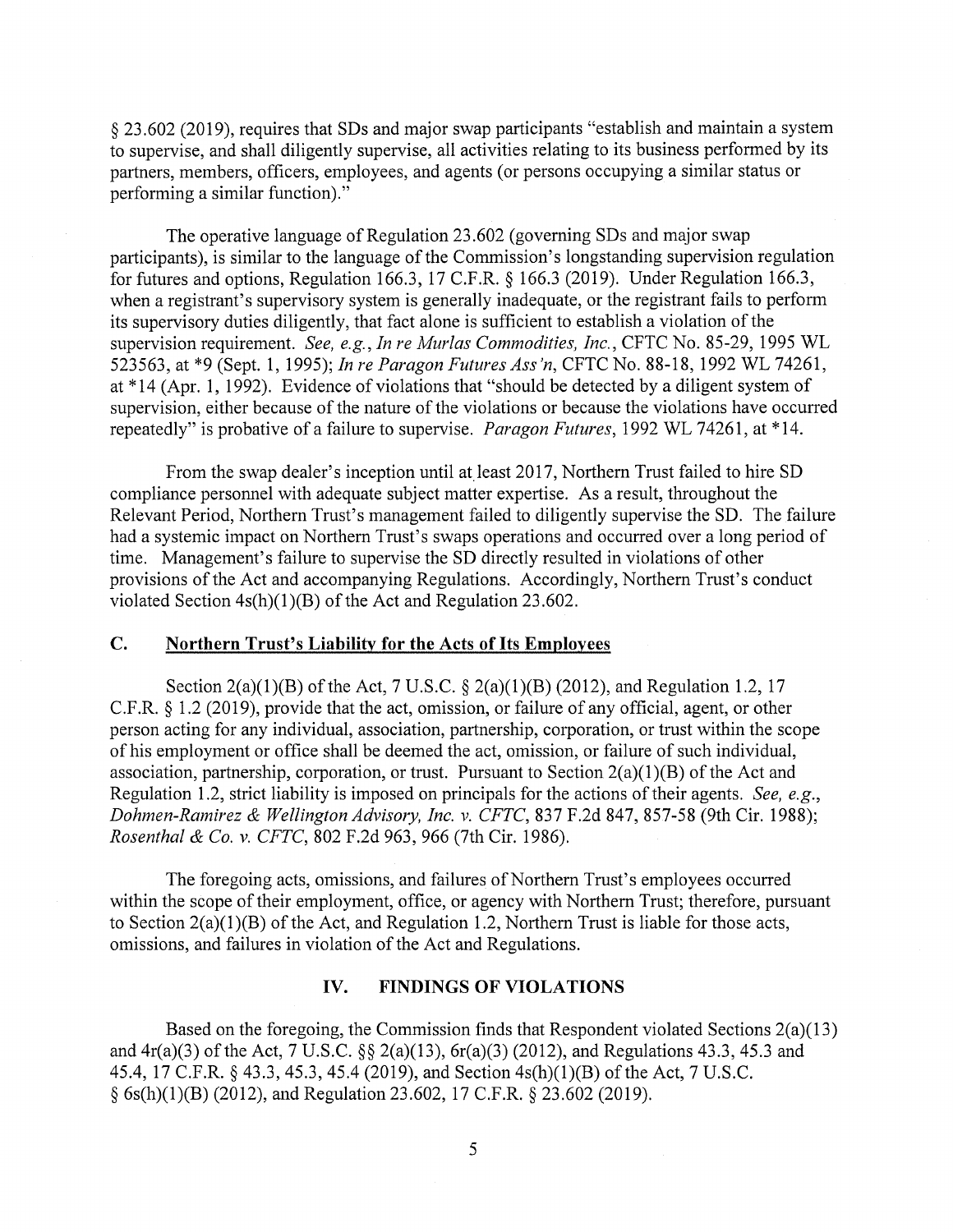# **V. OFFER OF SETTLEMENT**

Respondent has submitted the Offer in which it, without admitting or denying the findings and conclusions herein:

- A. Acknowledges receipt of service of this Order;
- B. Admits the jurisdiction of the Commission to all the matters set forth in this Order and for any action or proceeding brought or authorized by the Commission based on a violation of or enforcement of this Order;
- C. Waives:
	- 1. The filing and service of a complaint and notice of hearing;
	- 2. A hearing;
	- 3. All post-hearing procedures;
	- 4. Judicial review by any court;
	- 5. Any and all objections to the participation by any member of the Commission's staff in the Commission's consideration of the Offer;
	- 6. Any and all claims that it may possess under the Equal Access to Justice Act, 5 U.S.C. § 504 (2012) and 28 U.S.C. § 2412 (2012), and/or the rules promulgated by the Commission in conformity therewith, Part 148 of the Regulations, 17 C.F.R. pt. 148 (2019), relating to, or arising from, this proceeding;
	- 7. Any and all claims that it may possess under the Small Business Regulatory Enforcement Fairness Act of 1996, ("SBREFA"), Pub. L. No. 104-121, tit. II, §§ 201-253, 110 Stat 847-74 (codified as amended in scattered sections of 5 U.S.C. and 15 U.S.C.), relating to, or arising from, this proceeding; and
	- 8. Any claims of Double Jeopardy based upon the institution of this proceeding or the entry in this proceeding of any order imposing a civil monetary penalty or any other relief, including this Order;
- D. Stipulates that the record basis on which this Order is entered shall consist solely of the findings contained in this Order to which Respondent has consented in the Offer; and
- E. Consents, solely on the basis of the Offer, to the Commission's entry of this Order that:
	- 1. Makes findings by the Commission that Respondent violated Sections 2(a)(13) and  $4r(a)(3)$  of the Act, 7 U.S.C. §§ 2(a)(13),  $6r(a)(3)$  (2012), and Regulations 43.3, 45.3 and 45.4, 17 C.F.R. §§ 43.3, 45.3, 45.4 (2019), and Section 4s(h)(l)(B) of the Act, 7 U.S.C. § 6s(h)(l)(B) (2012), and Regulation 23.602, 17 C.F.R. § 23.602 (2019); and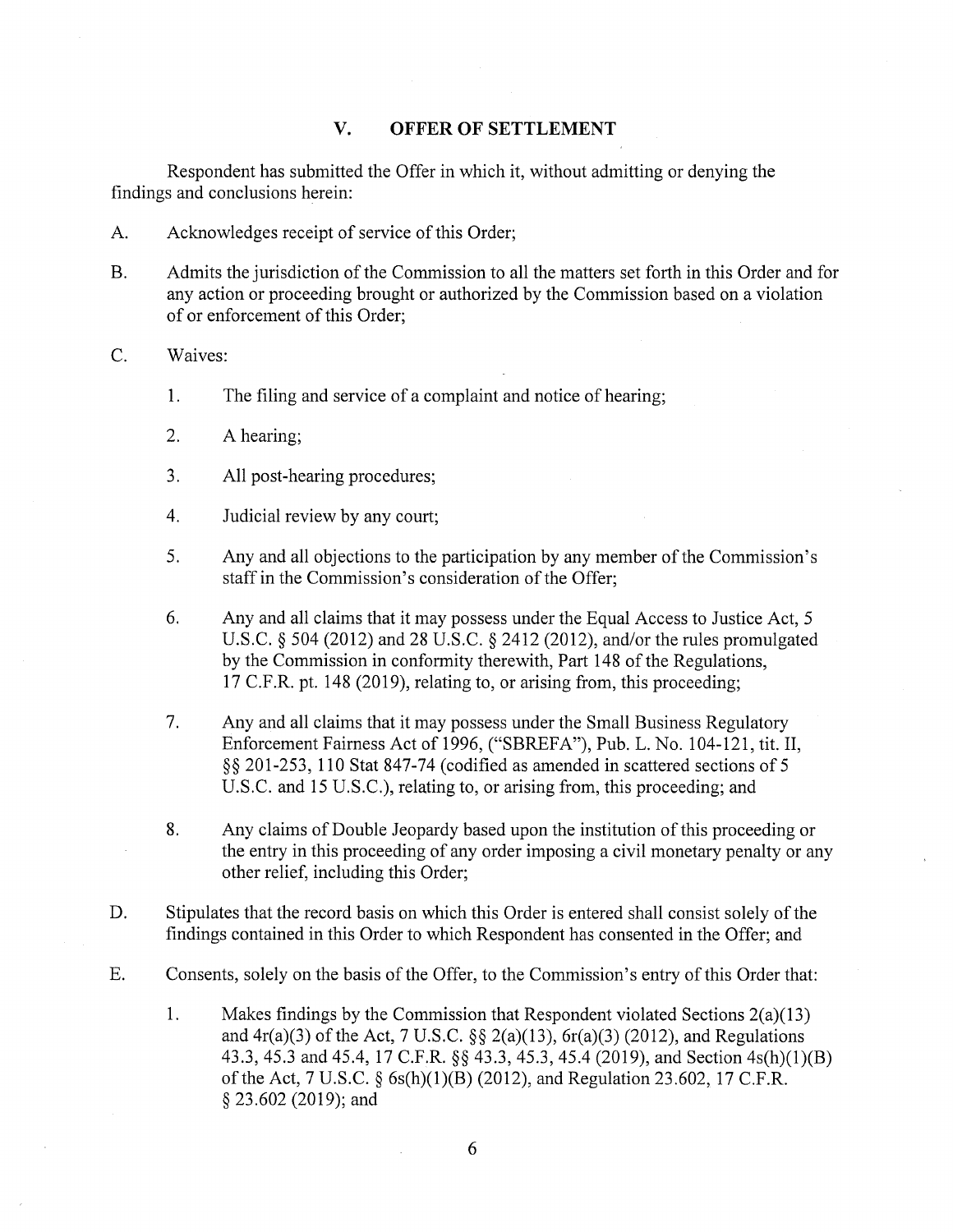- 2. Orders Respondent to cease and desist from violating Sections 2(a)(13) and  $4r(a)(3)$  of the Act and Regulations 43.3, 45.3, and 45.4 and Section  $4s(h)(1)(B)$ of the Act and Regulation 23.602; and
- 3. Orders Respondent to pay a civil monetary penalty in the amount of one million dollars (\$1,000,000), plus post-judgment interest within ten days of the date of entry of this Order; and
- 4. Orders Respondent and its successors and assigns to comply with the conditions and undertakings consented to in the Offer and set forth in Part VI of this Order.

Upon consideration, the Commission has determined to accept the Offer.

## **VI. ORDER**

## **Accordingly, IT IS HEREBY ORDERED THAT:**

- A. Respondent shall cease and desist from violating Sections  $2(a)(13)$  and  $4r(a)(3)$  of the Act, 7 U.S.C. §§ 2(a)(13), 6r(a)(3) (2012), and Regulations 43.3, 45.3, and 45.4 17 C.F.R. §§ 43.3, 45.3, 45.4 (2019), and Section 4s(h)(l)(B) of the Act, 7 U.S.C. § 6s(h)(l)(B) (2012), and Regulation 23.602, 17 C.F.R. § 23.602 (2019).
- B. Respondent shall pay a civil monetary penalty in the amount of one million dollars (\$1,000,000), ("CMP Obligation"). If the CMP Obligation is not paid in full within ten days of the date of entry of the Order, then post-judgment interest shall accrue on the CMP Obligation beginning on the date of entry of the Order and shall be determined by using the Treasury Bill rate prevailing on the date of entry of the Order pursuant to 28 u.s.c. § 1961 (2012).

Respondent shall pay the CMP Obligation and any post-judgment interest by electronic funds transfer, U.S. postal money order, certified check, bank cashier's check, or bank money order. If payment is to be made other than by electronic funds transfer, Respondent shall make the payment payable to the Commodity Futures Trading Commission, and sent to the address below:

MMAC/ESC/AMK326 Commodity Futures Trading Commission Division of Enforcement 6500 S. MacArthur Blvd. HQ Room 181 Oklahoma City, OK 73169 ( 405) 954-6569 office (405) 954-1620 facsimile 9-AMC-AR-CFTC@faa.gov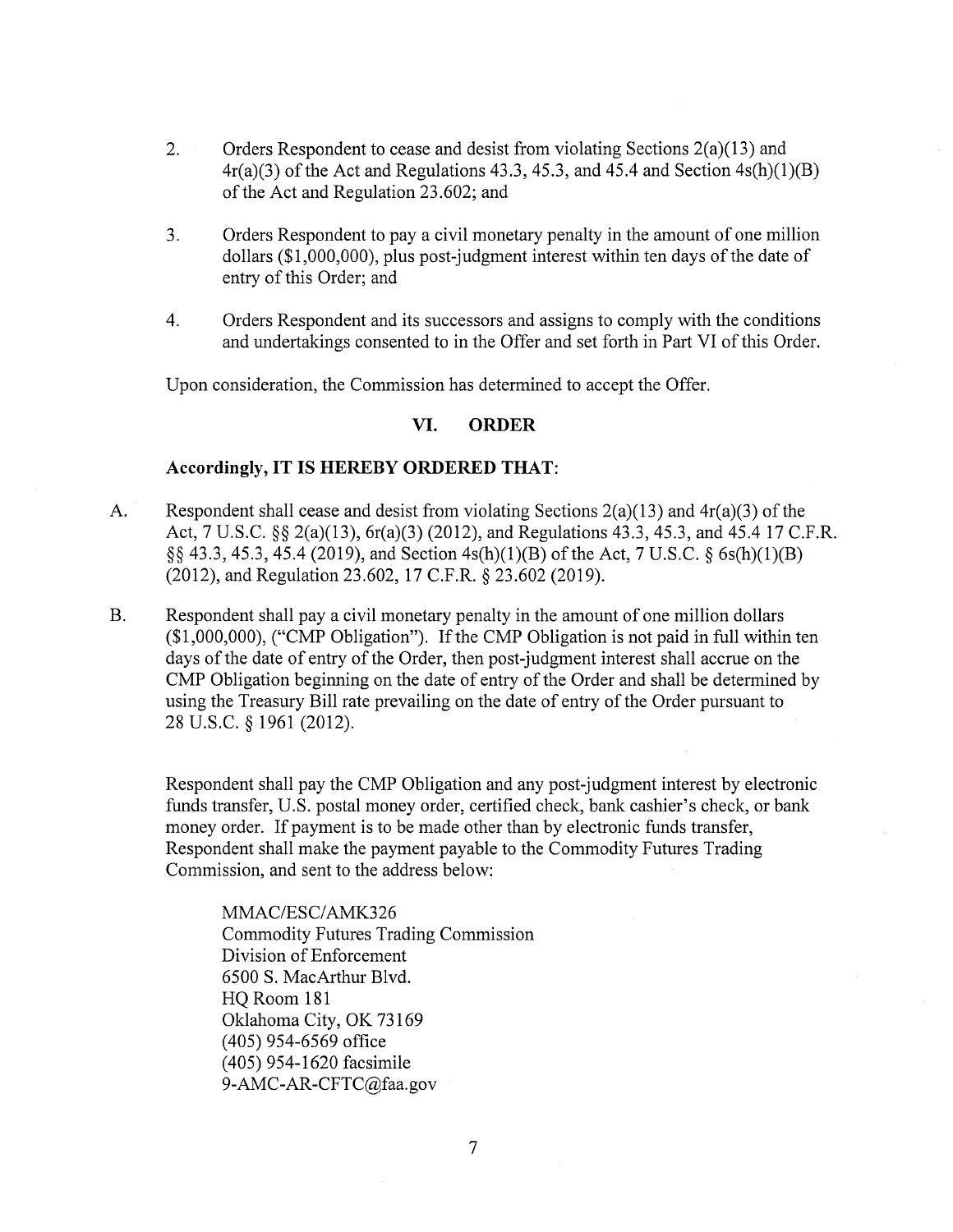If payment is to be made by electronic transfer, Respondent shall contact Marie Thome or her successor at the above address to receive payment instructions and shall fully comply with those instructions. Respondent shall accompany payment of the CMP Obligation with a cover letter that identifies Respondent and the name and docket number of this proceeding. Respondent shall simultaneously transmit copies of the cover letter and the form of payment to the Chief Financial Officer, Commodity Futures Trading Commission, Three Lafayette Centre, 1155 21st Street, NW, Washington, D.C. 20581.

- C. Respondent and its successors and assigns shall comply with the following conditions and undertakings set forth in the Offer:
	- 1. Remediation: Respondent will continue to implement and improve its internal controls and procedures in a manner reasonably designed to ensure the accuracy and integrity of its swaps reporting, to remediate the currently known swap reporting deficiencies that are the subject matter of this Order. Specifically, Respondent undertakes to:
		- a. Enhance Respondent's supervisory program, policies, procedures and controls in a manner reasonably designed to ensure compliance with the reporting requirements of Section 2(a)(13) and  $4r(a)(3)$  of the Act and Parts 43 and 45 of the Regulations, 17 C.F.R. pts. 43, 45 (2019); and,
		- b. Provide additional training to relevant personnel on the reporting requirements of Section 2(a)(13) and  $4r(a)(3)$  of the Act and Parts 43 and 45 of the Regulations.
	- 2. Compliance with Undertakings: Within 120 days of the entry of this Order, Respondent shall make a report to the Division explaining its progress towards compliance with the Undertakings set forth herein. Within one year of the entry of this Order, Respondent shall submit a report to the Division, explaining how it has complied with the Undertakings set forth herein. The report shall attach copies of and describe the internal controls, policies and procedures that have been designed and implemented to satisfy the Undertakings, along with a report on the status of the remediation efforts.
	- 3. Public Statements: Respondent agrees that neither it nor any of its successors or assigns, agents or employees under its authority or control shall take any action or make any public statement denying, directly or indirectly, any findings or conclusions in this Order or creating, or tending to create, the impression that this Order is without factual basis; provided, however, that nothing in this provision shall affect Respondent's: (i) testimonial obligations; or (ii) right to take legal positions in other proceedings to which the Commission is not a party. Respondent and its successors and assigns shall undertake all steps necessary to ensure that all of its agents and/or employees under its authority or control understand and comply with this agreement.